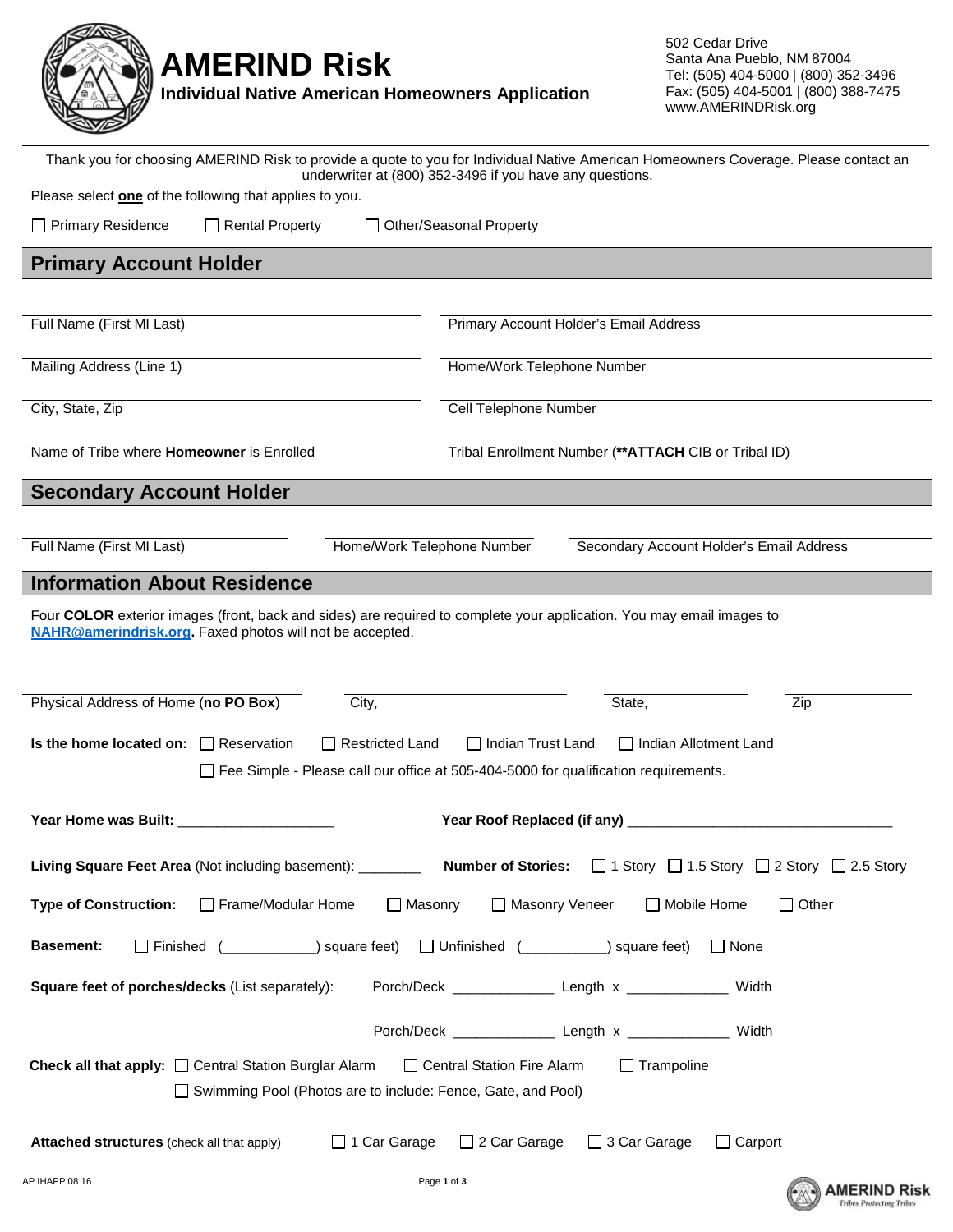| <b>Information About Primary Residence Continued</b>                                                                                            |                |                                                                                  |                                                                                                         |                                                |                                  |  |                                                                              |
|-------------------------------------------------------------------------------------------------------------------------------------------------|----------------|----------------------------------------------------------------------------------|---------------------------------------------------------------------------------------------------------|------------------------------------------------|----------------------------------|--|------------------------------------------------------------------------------|
| Provide upgrade year for any of the following:                                                                                                  |                |                                                                                  |                                                                                                         |                                                |                                  |  | □ Wiring ______________ □ Plumbing __________ □ Heating __________           |
|                                                                                                                                                 |                |                                                                                  |                                                                                                         |                                                |                                  |  |                                                                              |
| Do you have a Student living away from home? $\Box$ Yes $\Box$ No                                                                               |                |                                                                                  |                                                                                                         | If yes, Please provide:                        |                                  |  |                                                                              |
|                                                                                                                                                 |                |                                                                                  |                                                                                                         |                                                |                                  |  |                                                                              |
| Is your home under renovation or is new construction? Completion Date ____________ *Attach copy of Renovation list or Contractors Spec Sheet    |                |                                                                                  |                                                                                                         |                                                |                                  |  |                                                                              |
| If your home is a mobile home, complete the following:                                                                                          |                |                                                                                  |                                                                                                         |                                                |                                  |  |                                                                              |
| $\frac{1}{2}$<br>Year, Make and Model:<br>Purchase Price:                                                                                       |                |                                                                                  |                                                                                                         |                                                |                                  |  |                                                                              |
| Size: ________________________ Length x ______________________ Width                                                                            |                |                                                                                  |                                                                                                         |                                                |                                  |  | Skirting: Hardiboard Metal Vinyl Other:                                      |
| <b>Elected Coverage</b>                                                                                                                         |                |                                                                                  |                                                                                                         |                                                |                                  |  |                                                                              |
| Please provide limits for the coverage(s) below you would like.                                                                                 |                |                                                                                  |                                                                                                         |                                                |                                  |  |                                                                              |
| <b>Deductible Amounts</b> $\Box$ \$250 $\Box$ \$500 $\Box$ \$1,000 $\Box$ \$2,500 $\Box$ \$5,000 $\Box$ \$7,500 $\Box$ \$10,000                 |                |                                                                                  |                                                                                                         |                                                |                                  |  |                                                                              |
| Dwelling Coverage Limit (cost to rebuild)                                                                                                       | \$             |                                                                                  |                                                                                                         |                                                |                                  |  | NOTE: Dwelling limit is subject to change after evaluation                   |
| <b>Other Structures Limit</b>                                                                                                                   | \$             |                                                                                  |                                                                                                         |                                                |                                  |  | NOTE: Up to 10% of the dwelling limit is included. Additional limits are     |
| (Attach at least one photo of each structure.)                                                                                                  |                |                                                                                  |                                                                                                         | available upon request.                        |                                  |  |                                                                              |
| Structure Type                                                                                                                                  | Square Footage |                                                                                  | Value                                                                                                   |                                                |                                  |  | Is it rented to others?                                                      |
|                                                                                                                                                 |                |                                                                                  | \$                                                                                                      |                                                |                                  |  | ■ Yes No                                                                     |
|                                                                                                                                                 |                |                                                                                  | \$                                                                                                      |                                                |                                  |  | $\Box$ Yes $\Box$ No                                                         |
|                                                                                                                                                 |                |                                                                                  | \$                                                                                                      |                                                |                                  |  | $\Box$ Yes $\Box$ No                                                         |
| <b>Personal Property Limit</b><br>\$                                                                                                            |                |                                                                                  |                                                                                                         | Example: Furniture, appliances, clothing, etc. |                                  |  |                                                                              |
| <b>Loss of Use (Additional Living Expense/Fair Rental Value)</b>                                                                                |                |                                                                                  |                                                                                                         | <b>Personal Liability Limit</b>                |                                  |  |                                                                              |
| $\Box$ \$5,000 $\Box$ \$10,000 $\Box$ \$15,000 $\Box$ \$20,000 $\Box$ \$25,000 $\Box$ \$30,000                                                  |                |                                                                                  |                                                                                                         |                                                |                                  |  | $\Box$ \$50,000 $\Box$ \$100,000 $\Box$ \$200,000 $\Box$ \$250,000           |
|                                                                                                                                                 |                |                                                                                  |                                                                                                         |                                                |                                  |  | $\Box$ \$300,000 $\Box$ \$400,000 $\Box$ \$500,000 $\Box$ None               |
| $\Box$ \$40,000 $\Box$ \$50,000 $\Box$ \$60,000 $\Box$ \$75,000 $\Box$ \$100,000 $\Box$ None<br>Medical Payments: $\Box$ \$1,000<br>$\Box$ None |                |                                                                                  |                                                                                                         |                                                |                                  |  |                                                                              |
|                                                                                                                                                 |                |                                                                                  |                                                                                                         |                                                |                                  |  |                                                                              |
| Optional Coverage - Please select the coverage(s) below you would like                                                                          |                |                                                                                  |                                                                                                         |                                                |                                  |  |                                                                              |
| Scheduled Personal Property (Attach itemized list with values)                                                                                  |                |                                                                                  |                                                                                                         |                                                |                                  |  | Earthquake Coverage (Provides coverage against earthquake for policy limits) |
| $\Box$ Identity Fraud Expense                                                                                                                   |                | Select one of the following as a deductible, which is a percentage of the limit. |                                                                                                         |                                                |                                  |  |                                                                              |
| □ Limited Fungi Wet or Dry Rot or Bacteria                                                                                                      |                |                                                                                  | $\square$ 5% $\square$ 10% $\square$ 15% $\square$ 20% $\square$ 25%                                    |                                                |                                  |  |                                                                              |
| Refrigerated Personal Property                                                                                                                  |                | Self-Storage Facility Increased Limits:                                          |                                                                                                         |                                                |                                  |  |                                                                              |
| Mechanical Breakdown                                                                                                                            |                | \$2,000 to \$10,000 (in increments of \$1,000) \$                                |                                                                                                         |                                                |                                  |  |                                                                              |
| □ Home Day Care (Number of children) _                                                                                                          |                |                                                                                  | □ Limited Water Backup (Choose one limit below)                                                         |                                                |                                  |  |                                                                              |
| Incidental Occupancies                                                                                                                          |                | $\Box$ \$10,000 $\Box$ \$15,000 $\Box$ \$20,000 $\Box$ \$25,000                  |                                                                                                         |                                                |                                  |  |                                                                              |
| Primary Residence                                                                                                                               |                | □ Wind/Hail Deductible (select one)                                              |                                                                                                         |                                                |                                  |  |                                                                              |
| □ Other Structures                                                                                                                              |                |                                                                                  | $\Box$ \$7,500<br>$\Box$ 1%<br>$\Box$ 7.5%<br>$\square$ \$1,000                                         |                                                |                                  |  |                                                                              |
| Describe: ____________________                                                                                                                  |                |                                                                                  |                                                                                                         | $\Box$ 10%                                     | $\Box$ \$2,000<br>$\Box$ \$5,000 |  | $\Box$ \$10,000                                                              |
| <b>Business Property Increased Limit</b><br>$\Box$ \$5,000 $\Box$ \$7,500 $\Box$ \$10,000                                                       |                |                                                                                  | $\square$ 5%<br>NOTE: % deductible is based upon the replacement value of the dwelling or<br>structure. |                                                |                                  |  |                                                                              |

Ī